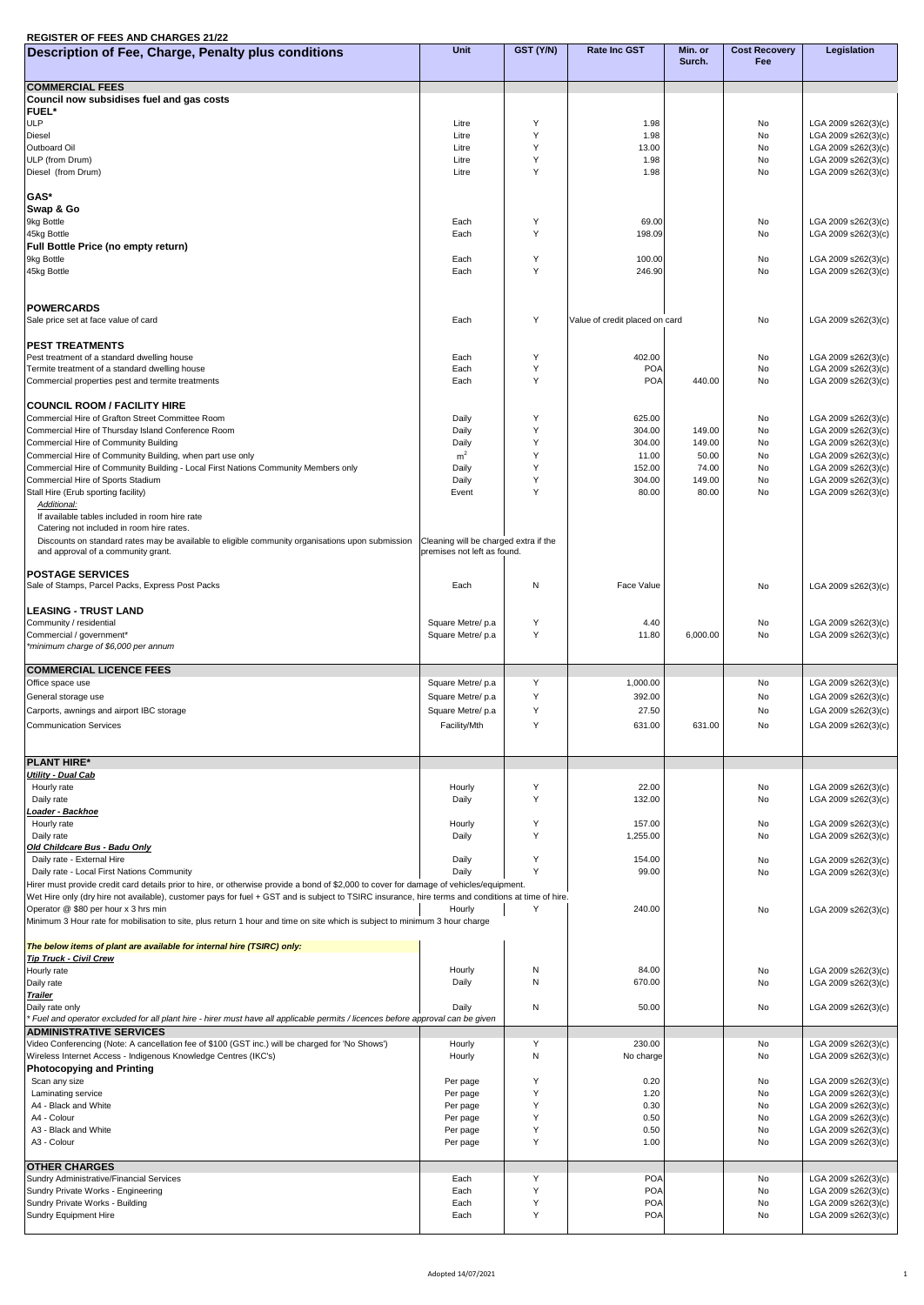| Description of Fee, Charge, Penalty plus conditions                                                                                                                                                       | <b>Unit</b>                        | GST (Y/N)     | <b>Rate Inc GST</b>                                        | Min. or<br>Surch. | <b>Cost Recovery</b><br>Fee | Legislation                                |
|-----------------------------------------------------------------------------------------------------------------------------------------------------------------------------------------------------------|------------------------------------|---------------|------------------------------------------------------------|-------------------|-----------------------------|--------------------------------------------|
|                                                                                                                                                                                                           |                                    |               |                                                            |                   |                             |                                            |
| <b>ACCOMMODATION</b>                                                                                                                                                                                      |                                    |               |                                                            |                   |                             |                                            |
| Accommodation is charged at a flat room/bed rate for singles or double based on bedding configuration below. Payments must be made in advance, and "no-shows" will be charged at full rate.               |                                    |               |                                                            |                   |                             |                                            |
| <b>Self- contained Accommodation:</b>                                                                                                                                                                     |                                    |               |                                                            |                   |                             |                                            |
| Boigu - Motel (Lot 114)                                                                                                                                                                                   |                                    |               |                                                            |                   |                             |                                            |
| Kubin - Motel (Lot 41)                                                                                                                                                                                    |                                    |               |                                                            |                   |                             |                                            |
| Mabuiag - Motel (Lot 16)                                                                                                                                                                                  |                                    |               |                                                            |                   |                             |                                            |
| Warraber - Resort (Lot 201)                                                                                                                                                                               |                                    |               |                                                            |                   |                             |                                            |
| Iama - Council Office Flat (Lot 20)                                                                                                                                                                       |                                    |               |                                                            |                   |                             |                                            |
| <b>Self- contained Rates:</b>                                                                                                                                                                             |                                    |               |                                                            |                   |                             |                                            |
| Daily rate - Single                                                                                                                                                                                       | Daily                              |               | 225.00                                                     |                   | No                          | LGA 2009 s262(3)(c)                        |
| Daily rate - Double                                                                                                                                                                                       | Daily                              |               | 404.00                                                     |                   | No                          | LGA 2009 s262(3)(c)                        |
| Half day rate (50% of room rate)                                                                                                                                                                          | Daily                              |               | 112.50                                                     |                   | No                          | LGA 2009 s262(3)(c)                        |
| Local Indigenous Stay (Non-commercial) 50% of room rate (Daily) - Single                                                                                                                                  | Daily                              |               | 112.50                                                     |                   | No                          | LGA 2009 s262(3)(c)                        |
| Local Indigenous Stay (Non-commercial) 50% of room rate (Daily) - Double                                                                                                                                  | Daily                              |               | 202.00                                                     |                   | No                          | LGA 2009 s262(3)(c)                        |
| Weekly rate (7 nights or more) - Single                                                                                                                                                                   | Weekly<br>Weekly                   |               | 1,296.00                                                   |                   | No<br>No                    | LGA 2009 s262(3)(c)                        |
| Weekly rate (7 nights or more) - Double<br>Local Indigenous Stay (Non-commercial) 50% of room rate (Weekly) - Single                                                                                      | Weekly                             |               | 2,485.00<br>648.00                                         |                   | No                          | LGA 2009 s262(3)(c)<br>LGA 2009 s262(3)(c) |
| Local Indigenous Stay (Non-commercial) 50% of room rate (Weekly) - Double                                                                                                                                 | Weekly                             |               | 1,242.50                                                   |                   | No                          | LGA 2009 s262(3)(c)                        |
|                                                                                                                                                                                                           |                                    |               |                                                            |                   |                             |                                            |
| <b>Shared Facilities Accommodation:</b>                                                                                                                                                                   |                                    |               |                                                            |                   |                             |                                            |
| Boigu - Highset Yellow Guesthouse (Lot 113)                                                                                                                                                               | Saibai - Council House 1 (Lot 23)  |               |                                                            |                   |                             |                                            |
| Boigu - Lowset House (Lot 95)                                                                                                                                                                             | Saibai - Council House 2 (Lot 24)  |               |                                                            |                   |                             |                                            |
| Boigu - Lowset Donga (Lot 117)                                                                                                                                                                            | Saibai - Council House 3 (Lot 307) |               |                                                            |                   |                             |                                            |
| Boigu - Lowset Contractor Camp(Lot 116)                                                                                                                                                                   | Saibai - Council House 4 (Lot 308) |               |                                                            |                   |                             |                                            |
| Poruma - Guesthouse (Lot 216)                                                                                                                                                                             | Saibai - Council Donga (Lot 122)   |               |                                                            |                   |                             |                                            |
| Erub - Guesthouse (Five Star/Ocean View Lot 161)                                                                                                                                                          | Ugar - Guesthouse (Lot 45)         |               |                                                            |                   |                             |                                            |
| Erub - Sunrise Lodge(Windsock Dongas) (Lot 38)                                                                                                                                                            | Ugar - Council Unit (Lot 56A)      |               |                                                            |                   |                             |                                            |
| Dauan - Guesthouse (Lot 30)                                                                                                                                                                               | Ugar - Council Unit (Lot 56C)      |               |                                                            |                   |                             |                                            |
| Kubin - Contractor Dongas (Lot 42)                                                                                                                                                                        |                                    |               | Iama - Guest House - Kodakal (Cnr of Mosby St & Kebisu St) |                   |                             |                                            |
| Sabai - Guesthouse (School Road, Lot 315)                                                                                                                                                                 | Sabai - Guesthouse (Lot 23)        |               |                                                            |                   |                             |                                            |
| Warraber - Guesthouse (Lot 21)                                                                                                                                                                            |                                    |               |                                                            |                   |                             |                                            |
| <b>Shared Facilities Rates:</b><br>Daily rate - Single                                                                                                                                                    | Daily                              |               | 180.00                                                     |                   | No                          |                                            |
| Daily rate - Double                                                                                                                                                                                       | Daily                              |               | 323.00                                                     |                   | No                          | LGA 2009 s262(3)(c)<br>LGA 2009 s262(3)(c) |
| Half day rate (50% of room rate)                                                                                                                                                                          | Daily                              |               | 90.00                                                      |                   | No                          | LGA 2009 s262(3)(c)                        |
| Local Indigenous Stay (Non-commercial) 50% of room rate (Daily) - Single                                                                                                                                  | Daily                              |               | 90.00                                                      |                   | <b>No</b>                   | LGA 2009 s262(3)(c)                        |
| Local Indigenous Stay (Non-commercial) 50% of room rate (Daily) - Double                                                                                                                                  | Daily                              |               | 161.50                                                     |                   | No                          | LGA 2009 s262(3)(c)                        |
| Weekly rate (7 nights or more) - Single                                                                                                                                                                   | Weekly                             |               | 982.00                                                     |                   | No                          | LGA 2009 s262(3)(c)                        |
| Weekly rate (7 nights or more) - Double                                                                                                                                                                   | Weekly                             |               | 1,919.00                                                   |                   | No                          | LGA 2009 s262(3)(c)                        |
| Local Indigenous Stay (Non-commercial) 50% of room rate (Weekly) - Single                                                                                                                                 | Weekly                             |               | 491.00                                                     |                   | No                          | LGA 2009 s262(3)(c)                        |
| Local Indigenous Stay (Non-commercial) 50% of room rate (Weekly) - Double                                                                                                                                 | Weekly                             |               | 959.50                                                     |                   | No                          | LGA 2009 s262(3)(c)                        |
| Local First Nations community are people of Torres Strait Islander or Aboriginal descent, who identify as such, are accepted by the community as such, and who reside in the TSIRC Local Government Area. |                                    |               |                                                            |                   |                             |                                            |
|                                                                                                                                                                                                           |                                    |               |                                                            |                   |                             |                                            |
| Short-term rental of whole Accommodation Unit (minimum 3 months, maximum 12 months)                                                                                                                       |                                    |               |                                                            |                   |                             |                                            |
| 3 bedroom                                                                                                                                                                                                 | Weekly                             | GST added if  | 1,700.00                                                   |                   | No                          | LGA 2009 s262(3)(c)                        |
| 2 bedroom                                                                                                                                                                                                 | Weekly                             | applicable on | 1,350.00                                                   |                   | No                          | LGA 2009 s262(3)(c)                        |
| Each additional bedroom, above 3 bedroom                                                                                                                                                                  | Weekly                             | case by case  | 350.00                                                     |                   | <b>No</b>                   | LGA 2009 s262(3)(c)                        |
| Caravan: 3 bedroom, includes one kitchen & laundry for each camp                                                                                                                                          | Weekly                             | basis         | 1,000.00                                                   |                   | No                          | LGA 2009 s262(3)(c)                        |
| All short term rentals are liable for gas, electric, tv, repairs and any other running costs. Cleaning will be charged at the end if the premises are not vacated clean and tidy.                         |                                    |               |                                                            |                   |                             |                                            |
|                                                                                                                                                                                                           |                                    |               |                                                            |                   |                             |                                            |
| <b>CHILDCARE</b><br><b>Badu</b>                                                                                                                                                                           |                                    |               |                                                            |                   |                             |                                            |
| Childcare - Daily rate per child                                                                                                                                                                          | Daily                              | N             | 32.00                                                      |                   | No                          | LGA 2009 s262(3)(c)                        |
| Childcare - Weekly rate per child (Monday to Friday)                                                                                                                                                      | Weekly                             | N             | 160.00                                                     |                   | No                          | LGA 2009 s262(3)(c)                        |
| <b>Hammond</b>                                                                                                                                                                                            |                                    |               |                                                            |                   |                             |                                            |
| After School Care - Daily rate per child (2 hours a day)                                                                                                                                                  | Daily                              | N             | 6.00                                                       |                   | No                          | LGA 2009 s262(3)(c)                        |
| After School Care - Weekly rate per child (Monday to Friday, 2 hours a day)                                                                                                                               | Weekly                             |               | 30.00                                                      |                   | No                          | LGA 2009 s262(3)(c)                        |
| Vacation Care - Daily rate per child                                                                                                                                                                      | Daily                              |               | 12.00                                                      |                   | No                          | LGA 2009 s262(3)(c)                        |
| Vacation Care - Weekly rate per child (Monday to Friday)                                                                                                                                                  | Weekly                             | N             | 60.00                                                      |                   | No                          | LGA 2009 s262(3)(c)                        |
| All centres and listed services are CCS eligible.                                                                                                                                                         |                                    |               |                                                            |                   |                             |                                            |
|                                                                                                                                                                                                           |                                    |               |                                                            |                   |                             |                                            |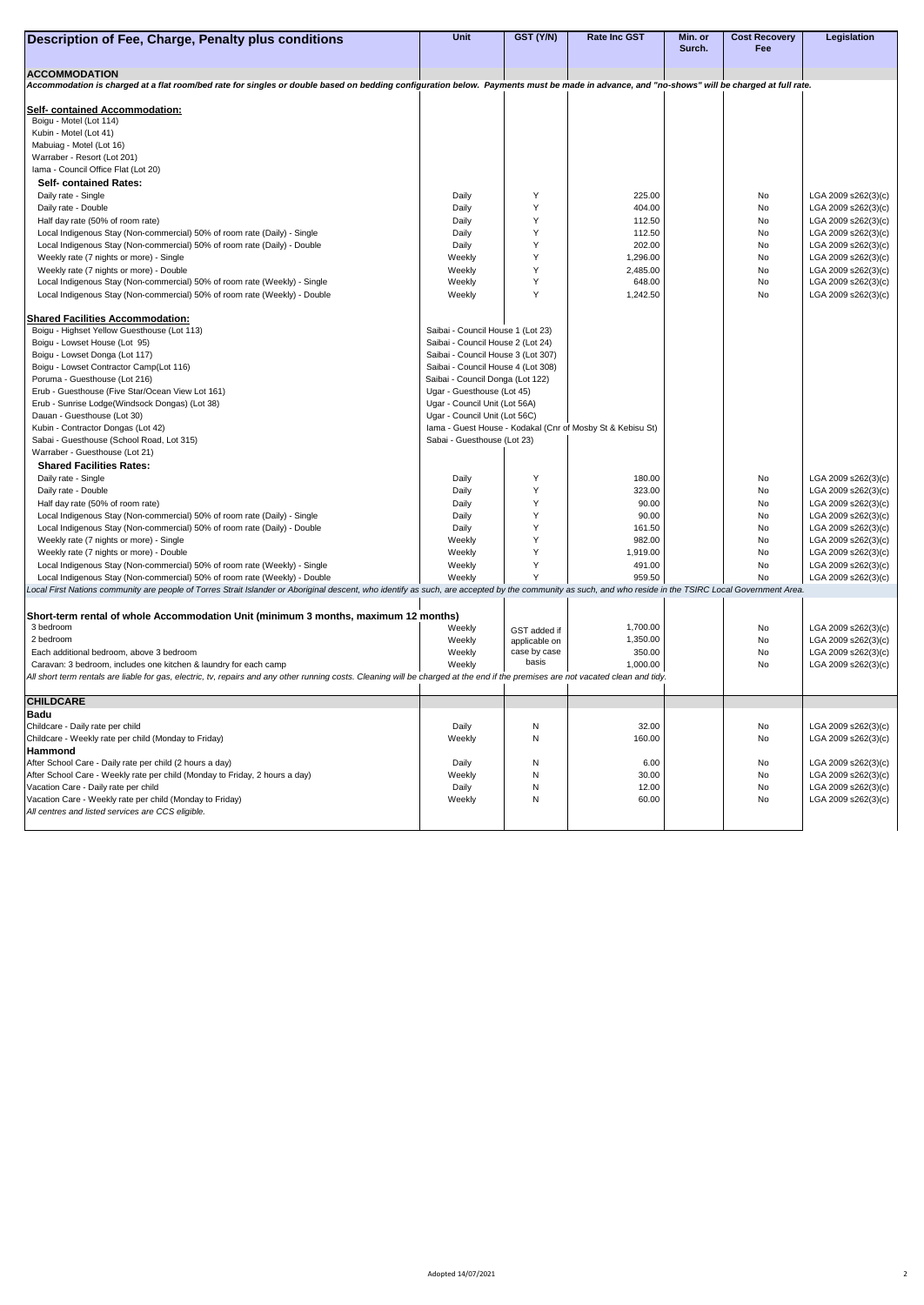| <b>Description of Fee, Charge, Penalty plus conditions</b>                                                                                                                                                                                                                                                                                                                                                                                                  | <b>Unit</b>                | GST (Y/N) | <b>Rate Inc GST</b>      | Min. or  | <b>Cost Recovery</b>               | Legislation                 |
|-------------------------------------------------------------------------------------------------------------------------------------------------------------------------------------------------------------------------------------------------------------------------------------------------------------------------------------------------------------------------------------------------------------------------------------------------------------|----------------------------|-----------|--------------------------|----------|------------------------------------|-----------------------------|
|                                                                                                                                                                                                                                                                                                                                                                                                                                                             |                            |           |                          | Surch.   | Fee                                |                             |
| <b>REGULATORY FEES</b>                                                                                                                                                                                                                                                                                                                                                                                                                                      |                            |           |                          |          |                                    |                             |
| Development Assessment - General Fee Information<br>1. Waiver of Development Application Charges - The CEO or Manager may determine to partially or<br>wholly waive a Development Application Fee where strict Application of the scheduled fee is considered                                                                                                                                                                                               |                            |           |                          |          |                                    |                             |
| unreasonable for the type of Application being received.<br>2. Combined Applications - The application shall be accompanied by a fee that is the combined total of<br>all applicable fees.                                                                                                                                                                                                                                                                  |                            |           |                          |          |                                    |                             |
| 3. Undefined Use - Where an Application involves a use that is not defined in the applicable planning<br>scheme or is not specifically provided for in the Schedule of Fees, the fee will be set as the use                                                                                                                                                                                                                                                 |                            |           |                          |          |                                    |                             |
| deemed most similar by the CEO or Manager.<br>4. Self Assessable - There is no fee for self assessable development.                                                                                                                                                                                                                                                                                                                                         |                            |           |                          |          |                                    |                             |
| 5. Consultant Costs - The cost of external consultant's fees for any further assessment or advice                                                                                                                                                                                                                                                                                                                                                           |                            |           |                          |          |                                    |                             |
| required by Council in consideration of any application or submission and/or technical report may be<br>charged to the Applicant. The Applicant will be notified of Council's intent to refer the Applicant to a<br>consultant following receipt of a response to Information Request (or earlier). If Council elects to<br>recover the cost of the consultant, the consultant's costs must be paid prior to the final determination of<br>the Application. |                            |           |                          |          |                                    |                             |
| ENVIRONMENTALLY RELEVANT ACTIVITY                                                                                                                                                                                                                                                                                                                                                                                                                           |                            |           |                          |          |                                    |                             |
| <b>Application Fee</b><br><b>Annual Fee</b>                                                                                                                                                                                                                                                                                                                                                                                                                 | Permit<br>Permit           | N<br>N    | POA<br><b>POA</b>        |          | Yes, $97(2)(a)$<br>Yes, $97(2)(a)$ | <b>EPR 2019</b><br>EPR 2019 |
| <b>IDEVELOPMENT APPLICATIONS</b>                                                                                                                                                                                                                                                                                                                                                                                                                            |                            |           |                          |          |                                    |                             |
| Development Assessment - Material Change of Use<br>Minor Scale Development - Code Assessable - No referrals                                                                                                                                                                                                                                                                                                                                                 | Application                | N         | 1,905.00                 |          | Yes, $97(2)(a)$                    | <b>SPA 2009</b>             |
| Medium Scale Development - Code Assessable - with referrals to State Agency                                                                                                                                                                                                                                                                                                                                                                                 | Application                | N         | 5,714.00                 |          | Yes, $97(2)(a)$                    | <b>SPA 2009</b>             |
| Large Scale Development - Code Assessable - No referrals                                                                                                                                                                                                                                                                                                                                                                                                    | Application                | N         | 5,714.00                 |          | Yes, $97(2)(a)$                    | <b>SPA 2009</b>             |
| Large Scale Development - Impact Assessable or Complex Scale Development - as determined by the<br><b>CEO or Manager</b>                                                                                                                                                                                                                                                                                                                                    | Application                | N         | <b>POA</b>               |          | Yes, $97(2)(a)$                    | <b>SPA 2009</b>             |
| Development Assessment – Reconfiguration of a Lot (Preliminary Approval and<br><b>Development Permits)</b>                                                                                                                                                                                                                                                                                                                                                  |                            |           |                          |          |                                    |                             |
| Reconfiguration - Minor Scale Development - Code Assessable - up to 2 lots - with NO referrals and<br>NO public notification AND compliant with applicable Acceptable Outcomes                                                                                                                                                                                                                                                                              | Application                | N         | 1,905.00                 |          | Yes, $97(2)(a)$                    | <b>SPA 2009</b>             |
| Reconfiguration - Medium Scale Development - Code Assessable - between 3-10 lots - with NO<br>referrals AND compliant with applicable Acceptable Outcomes                                                                                                                                                                                                                                                                                                   | Application                | N         | 3,808.00                 |          | Yes, $97(2)(a)$                    | <b>SPA 2009</b>             |
| Reconfiguration - Large Scale Development - as determined by the CEO or Manager                                                                                                                                                                                                                                                                                                                                                                             | Application                | N         | POA                      |          | Yes, $97(2)(a)$                    | <b>SPA 2009</b>             |
|                                                                                                                                                                                                                                                                                                                                                                                                                                                             |                            |           |                          |          |                                    |                             |
| Development Assessment – Operational Works<br>Operational Works associated with reconfiguration of a Lot                                                                                                                                                                                                                                                                                                                                                    | Application                | N         | POA                      | 8,000.00 | Yes, $97(2)(a)$                    | <b>SPA 2009</b>             |
| Operational Works - other works                                                                                                                                                                                                                                                                                                                                                                                                                             | Application                | N         | <b>POA</b>               |          | Yes, $97(2)(a)$                    | <b>SPA 2009</b>             |
| <b> ANTENNA MASTS</b>                                                                                                                                                                                                                                                                                                                                                                                                                                       |                            |           |                          |          |                                    |                             |
| Height up to 1 metre                                                                                                                                                                                                                                                                                                                                                                                                                                        | Application                | N         | 1,775.00                 |          | No                                 | LGA 2009 s262(3)(c)         |
| Height from 1 metre up to 3 metres                                                                                                                                                                                                                                                                                                                                                                                                                          | Application                | N         | 5,909.00                 |          | No                                 | LGA 2009 s262(3)(c)         |
| Height greater than 3 metres (permit also required under LL1)<br>These fees are applicable as 'one off' application charges                                                                                                                                                                                                                                                                                                                                 | Application                | N         | 5,909.00                 |          | No                                 | LGA 2009 s262(3)(c)         |
| <b>IFOOD BUSINESS LICENSE</b>                                                                                                                                                                                                                                                                                                                                                                                                                               |                            |           |                          |          |                                    |                             |
| Annual food license                                                                                                                                                                                                                                                                                                                                                                                                                                         | Annual                     | N         | 361.00                   |          | Yes, $97(2)(a)$                    | LGA 2009 s262(3)(c)         |
| <b>ANIMAL REGISTRATION</b><br>Annual registration fee - dog and cat (de-sexed)                                                                                                                                                                                                                                                                                                                                                                              | Annual                     | N         | 10.00                    |          | Yes, $97(2)(a)$                    | LGA 2009 s262(3)(c)         |
| <b>LOCAL LAWS</b><br><b> PRESCRIBED ACTIVITY PERMIT</b>                                                                                                                                                                                                                                                                                                                                                                                                     |                            |           |                          |          |                                    |                             |
| Alteration or improvement to local government controlled areas and roads                                                                                                                                                                                                                                                                                                                                                                                    | Application                | N         | 291.00                   |          | Yes, $97(2)(a)$                    | LL1                         |
| Commercial use of local government controlled areas and roads (general and moorings & landings                                                                                                                                                                                                                                                                                                                                                              | Application                | N         | 146.00                   |          | Yes, $97(2)(a)$                    | LL1                         |
| applications)<br>Establishment or occupation of a temporary home                                                                                                                                                                                                                                                                                                                                                                                            | Application                | N         | 146.00                   |          | Yes, $97(2)(a)$                    | LL1                         |
| Installation of advertising devices                                                                                                                                                                                                                                                                                                                                                                                                                         | Application                | N         | 146.00                   |          | Yes, $97(2)(a)$                    | LL1                         |
| Keeping of animals where permit is required<br>Operation of camping grounds                                                                                                                                                                                                                                                                                                                                                                                 | Application<br>Application | N<br>N    | 146.00<br>291.00         |          | Yes, $97(2)(a)$<br>Yes, $97(2)(a)$ | LL1<br>LL1                  |
| Operation of caravan parks                                                                                                                                                                                                                                                                                                                                                                                                                                  | Application                | N         | 291.00                   |          | Yes, $97(2)(a)$                    | LL1                         |
| Operation of cemeteries                                                                                                                                                                                                                                                                                                                                                                                                                                     | Application                | N<br>N    | 291.00<br>291.00         |          | Yes, $97(2)(a)$                    | LL1<br>LL1                  |
| Operation of public swimming pools<br>Operation of shared facility accommodation                                                                                                                                                                                                                                                                                                                                                                            | Application<br>Application | N         | 291.00                   |          | Yes, $97(2)(a)$<br>Yes, $97(2)(a)$ | LL1                         |
| Operation of temporary entertainment                                                                                                                                                                                                                                                                                                                                                                                                                        | Application                | N         | 146.00                   |          | Yes, $97(2)(a)$                    | LL1                         |
| Disturbance of human remains buried outside a cemetery                                                                                                                                                                                                                                                                                                                                                                                                      | Application                | N         |                          |          | Yes, $97(2)(a)$                    | LL1                         |
| Burial or disposal of human remains outside a cemetery<br>Disturbance of human remains in a local government cemetery                                                                                                                                                                                                                                                                                                                                       | Application<br>Application | N<br>N    |                          |          | Yes, $97(2)(a)$<br>Yes, $97(2)(a)$ | LL1<br>LL1                  |
| Driving or leading of animals to cross a road                                                                                                                                                                                                                                                                                                                                                                                                               | Application                | N         | 72.50                    |          | Yes, $97(2)(a)$                    | LL1                         |
| Depositing of goods or materials on a local government controlled area or road                                                                                                                                                                                                                                                                                                                                                                              | Application                | N         | POA                      |          | Yes, $97(2)(a)$                    | LL1                         |
| Holding of a public place activity<br>Bringing or driving motor vehicles onto a park or reserve                                                                                                                                                                                                                                                                                                                                                             | Application<br>Application | N<br>N    | <b>POA</b><br><b>POA</b> |          | Yes, $97(2)(a)$<br>Yes, $97(2)(a)$ | LL1<br>LL1                  |
| Bringing or driving prohibited vehicles onto motor vehicle access areas                                                                                                                                                                                                                                                                                                                                                                                     | Application                | N         | POA                      |          | Yes, $97(2)(a)$                    | LL1                         |
| Carrying out works on a road or interfering with a road or its operation                                                                                                                                                                                                                                                                                                                                                                                    | Application                | N         | 291.00                   |          | Yes, $97(2)(a)$                    | LL1                         |
| Entry to trust areas                                                                                                                                                                                                                                                                                                                                                                                                                                        | Application                | N         |                          |          | Yes, $97(2)(a)$                    | LL1                         |
| Undertaking scientific research on a Trust area<br>Camping within a camping site in a Trust area                                                                                                                                                                                                                                                                                                                                                            | Application<br>Application | N<br>N    |                          |          | Yes, $97(2)(a)$<br>Yes, $97(2)(a)$ | LL1<br>LL1                  |
| <b>LEGAL CHARGES</b>                                                                                                                                                                                                                                                                                                                                                                                                                                        |                            |           |                          |          |                                    |                             |
| Leasing<br>Care and Consideration                                                                                                                                                                                                                                                                                                                                                                                                                           | Lease                      | Y         | 2,797.00                 |          | No                                 | LGA 2009 s262(3)(c)         |
| <b>Licensing</b>                                                                                                                                                                                                                                                                                                                                                                                                                                            |                            |           |                          |          |                                    |                             |
| <b>Care and Consideration</b>                                                                                                                                                                                                                                                                                                                                                                                                                               | License                    | Y         | 402.00                   |          | No                                 | LGA 2009 s262(3)(c)         |
| Legal Services (other than Leasing and Licensing)<br><b>Care and Consideration</b>                                                                                                                                                                                                                                                                                                                                                                          | Hour                       | Y         | 153.00                   |          | No                                 | LGA 2009 s262(3)(c)         |
| Mediation fees (capped at \$1,000 per day)                                                                                                                                                                                                                                                                                                                                                                                                                  | Hour                       | $\vee$    | 204.00                   |          | No                                 | LGA 2009 s262(3)(c)         |
| <b>Signing/Endorsement Services</b>                                                                                                                                                                                                                                                                                                                                                                                                                         |                            |           |                          |          |                                    |                             |
| Instrument (e.g. Survey, Lease)                                                                                                                                                                                                                                                                                                                                                                                                                             | Instrument                 | Y         | 255.00                   |          | No                                 | LGA 2009 s262(3)(c)         |
| <b>Advisory Committee Services</b><br>Meeting                                                                                                                                                                                                                                                                                                                                                                                                               | Meeting                    | Y         | 2,797.00                 |          | No                                 | LGA 2009 s262(3)(c)         |
|                                                                                                                                                                                                                                                                                                                                                                                                                                                             |                            |           |                          |          |                                    |                             |
|                                                                                                                                                                                                                                                                                                                                                                                                                                                             | Adopted 14/07/2021         |           |                          |          |                                    |                             |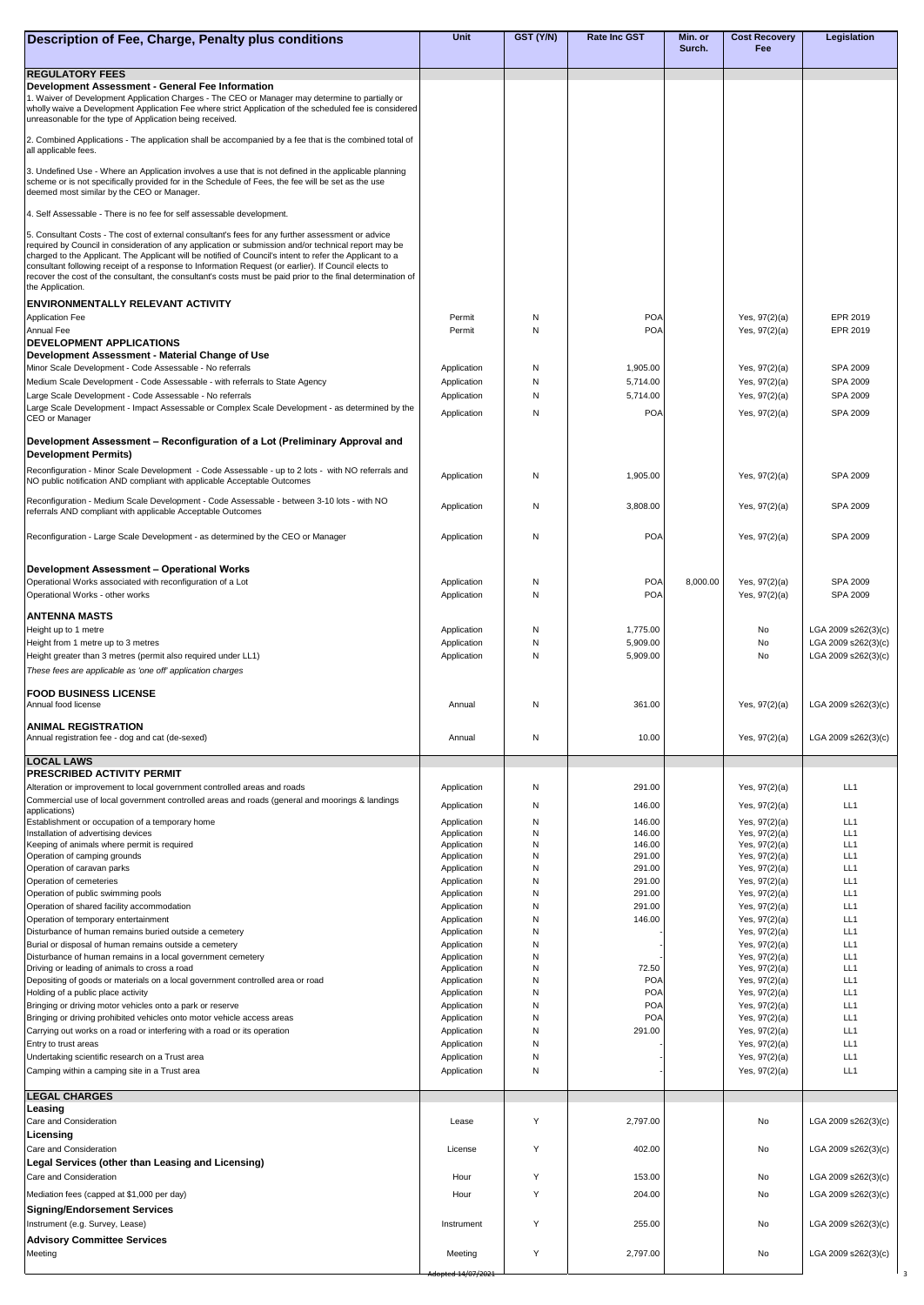| Description of Fee, Charge, Penalty plus conditions                                                                                                                                                           | <b>Unit</b>                          | GST (Y/N)         | <b>Rate Inc GST</b> | Min. or | <b>Cost Recovery</b> | <b>Legislation</b>                         |
|---------------------------------------------------------------------------------------------------------------------------------------------------------------------------------------------------------------|--------------------------------------|-------------------|---------------------|---------|----------------------|--------------------------------------------|
|                                                                                                                                                                                                               |                                      |                   |                     | Surch.  | <b>Fee</b>           |                                            |
| <b>RECORDS</b>                                                                                                                                                                                                |                                      |                   |                     |         |                      |                                            |
| <b>RIGHT TO INFORMATION</b><br><b>RTI Applications: Non-personal application</b>                                                                                                                              | Application                          | N                 | 52.60               |         | Yes, $97(2)(c)$      | <b>RTI 2009</b>                            |
| Processing charges may also be payable.                                                                                                                                                                       |                                      |                   |                     |         |                      |                                            |
|                                                                                                                                                                                                               |                                      | N                 | 0.00                |         |                      | <b>RTI 2009</b>                            |
| <b>Information Privacy Applications</b>                                                                                                                                                                       | Application                          |                   |                     |         | Yes, 97(2)(c)        |                                            |
|                                                                                                                                                                                                               | Per A4 black and                     |                   |                     |         |                      |                                            |
|                                                                                                                                                                                                               | white page,<br>otherwise refer       |                   |                     |         |                      |                                            |
| <b>RTI &amp; IP access charges</b>                                                                                                                                                                            | Schedule of<br>Administrative        | N                 | 0.25                |         |                      |                                            |
|                                                                                                                                                                                                               | Services for further<br>information. |                   |                     |         |                      |                                            |
|                                                                                                                                                                                                               |                                      |                   |                     |         |                      |                                            |
| <b>PORT FEES</b><br><b>AIRPORT LANDING FEES</b>                                                                                                                                                               |                                      |                   |                     |         |                      |                                            |
| All airports and aircraft types (including helicopters)                                                                                                                                                       | Tonne                                | Y                 | 9.80                |         | No                   | LGA 2009 s262(3)(c)                        |
|                                                                                                                                                                                                               |                                      |                   |                     |         |                      |                                            |
| Charges apply to airport usages and are expressed as \$/tonne. The normal charge is determined by<br>multiplying the certified maximum take-off weight of an aircraft by the charge rate.                     |                                      |                   |                     |         |                      |                                            |
| Avdata Australia engaged to collect charges on behalf of Council.                                                                                                                                             |                                      |                   |                     |         |                      |                                            |
|                                                                                                                                                                                                               |                                      |                   |                     |         |                      |                                            |
| <b>SUBSIDISED HELICOPTER PASSENGER SERVICE:</b><br>Private or personal travel only for communities of Ugar and Dauan.                                                                                         |                                      |                   |                     |         |                      |                                            |
| Ugar and Dauan Communities to/from Horn Island                                                                                                                                                                | One Way Travel                       | Y                 | POA                 |         | No                   | LGA 2009 s262(3)(c)                        |
| Note: Conditions apply - please contact your local council office for more information.                                                                                                                       |                                      |                   |                     |         |                      |                                            |
| <b>MARITIME FEES</b>                                                                                                                                                                                          |                                      |                   |                     |         |                      |                                            |
| <b>Harbour Dues</b><br>Harbour Dues at the following rates are payable in respect of all goods discharged at or shipped from                                                                                  |                                      |                   |                     |         |                      |                                            |
| or transhipped.                                                                                                                                                                                               |                                      |                   |                     |         |                      |                                            |
| All cargo except sand & gravel (not in bulk a bags), demountable buildings and fuel/bulk fuel based on                                                                                                        | Tonne                                |                   | 31.65               |         | No                   | LGA 2009 s262(3)(c)                        |
| whichever produces the greater amount (tonne or $m^3$ ).<br>General cargo includes dangerous cargo, freezer & chiller cargo, vehicles, empty pallets & containers,                                            | m <sup>3</sup>                       | $\vee$            | 31.65               |         | No                   | LGA 2009 s262(3)(c)                        |
| bulk a bags and other unspecified cargo.                                                                                                                                                                      |                                      |                   |                     |         |                      |                                            |
| Sand and gravel (not in bulk a bag)                                                                                                                                                                           | Tonne                                | Y                 | 8.12                |         | No                   | LGA 2009 s262(3)(c)                        |
| Demountable buildings                                                                                                                                                                                         | m <sup>3</sup>                       |                   | 15.88               |         | No                   | LGA 2009 s262(3)(c)                        |
| Fuel/bulk fuel                                                                                                                                                                                                | Litre                                | $\vee$            | 0.05                |         | No                   | LGA 2009 s262(3)(c)                        |
| <b>Tonnage Dues</b>                                                                                                                                                                                           |                                      |                   |                     |         |                      |                                            |
| Tonnage Dues at the following rates are payable in respect of vessels for each period of 24 hours or<br>part thereof that a ship occupies a wharf or barge ramp under the control of the Torres Strait Island |                                      |                   |                     |         |                      |                                            |
| Regional Council.<br>Should a ship use more than one such wharf or facility within a 24 hour period a separate charge for                                                                                     |                                      |                   |                     |         |                      |                                            |
| each wharf or facility will apply.                                                                                                                                                                            | Daily                                |                   | 0.05                |         | No                   | LGA 2009 s262(3)(c)                        |
| Fuel levy<br>Vessels less than 50 tonnes                                                                                                                                                                      | Daily                                |                   | 40.63               |         | No                   | LGA 2009 s262(3)(c)                        |
| Vessels 51 - 100 tonnes<br>Vessels 101 - 1,500 tonnes                                                                                                                                                         | Daily<br>Daily                       | $\vee$            | 68.66<br>434.94     |         | No<br>No             | LGA 2009 s262(3)(c)<br>LGA 2009 s262(3)(c) |
| Vessels greater than 1,500 tonnes                                                                                                                                                                             | Daily                                | Y                 | 531.71              |         | No                   | LGA 2009 s262(3)(c)                        |
| Vessel laid up at wharf or facility                                                                                                                                                                           | Daily                                | Y                 | 528.68              |         | No                   | LGA 2009 s262(3)(c)                        |
| Passenger services - Daily                                                                                                                                                                                    | Daily                                | Y                 | 36.65               |         | No                   | LGA 2009 s262(3)(c)                        |
| Passenger services - Annually<br><b>Other Commercial - Daily</b>                                                                                                                                              | Annually<br>Daily                    |                   | 9,525.44<br>97.12   |         | No<br>No             | LGA 2009 s262(3)(c)<br>LGA 2009 s262(3)(c) |
| <b>Other Commercial Activity - Weekly</b>                                                                                                                                                                     | Weekly                               |                   | 485.13              |         | No                   | LGA 2009 s262(3)(c)                        |
| <b>Other Commercial Activity - Annually</b>                                                                                                                                                                   | Annually                             | Y                 | 25,250.45           |         | No                   | LGA 2009 s262(3)(c)                        |
| <b>Default Maritime Fees:</b> Failure of permit holders to submit compliant maritime fees self-reporting may                                                                                                  |                                      |                   |                     |         |                      |                                            |
| result in a Default Maritime Fee being applied. Please refer to your permit and related correspondence<br>for details.                                                                                        |                                      |                   |                     |         |                      |                                            |
| <b>IMiscellaneous</b>                                                                                                                                                                                         |                                      |                   |                     |         |                      |                                            |
| Wharf and facility lighting - if available - for working ship                                                                                                                                                 | Nightly                              | Y                 | 111.60              |         | No                   | LGA 2009 s262(3)(c)                        |
| Water - minimum charge \$25<br>Surcharge for water sales on Sunday and Statutory Holidays                                                                                                                     | Kilolitre<br>Kilolitre               | N<br>$\checkmark$ | 9.42<br>4.58        | 25.00   | No<br>No             | LGA 2009 s262(3)(c)<br>LGA 2009 s262(3)(c) |
|                                                                                                                                                                                                               |                                      |                   |                     |         |                      |                                            |
| <b>OTHER CHARGES</b><br><b>WASTE MANAGEMENT</b>                                                                                                                                                               |                                      |                   |                     |         |                      |                                            |
| Construction waste disposal prohibited unless prior approval is granted by CEO or delegate<br>Note: a disposal approval and associated fee will only be granted in exceptional circumstances                  | m <sup>3</sup>                       | N                 | <b>POA</b>          |         | No                   | LGA 2009 s262(3)(c)                        |
| Commercial waste (in addition to standard property bin collection)                                                                                                                                            | m <sup>3</sup>                       | N                 | <b>POA</b>          |         | No                   | LGA 2009 s262(3)(c)                        |
| Domestic waste including green waste (in addition to standard property bin collection and excluding<br>construction and commercial waste)                                                                     | m <sup>3</sup>                       | N                 | 10.61               |         | No                   | LGA 2009 s262(3)(c)                        |
| <b>ISEWAGE PUMP OUTS</b>                                                                                                                                                                                      |                                      |                   |                     |         |                      |                                            |
| Applicable where Council service is available                                                                                                                                                                 |                                      |                   |                     |         |                      |                                            |
| Residential property - pump out fee for septic tanks (fee for each attendance)<br>Commercial property - pump out fee for septic tanks (fee for each attendance)                                               | per pump out<br>per pump out         | N<br>N            | 450.00<br>562.00    |         | No<br>No             | LGA 2009 s262(3)(c)<br>LGA 2009 s262(3)(c) |
|                                                                                                                                                                                                               |                                      |                   |                     |         |                      |                                            |
| <b>ISEWAGE DISPOSAL</b><br>Applicable where Council service is available                                                                                                                                      |                                      |                   |                     |         |                      |                                            |
| Liquid waste dumping fee - for disposal of waste into Council's sewage trenches and/or Council's                                                                                                              |                                      |                   |                     |         |                      |                                            |
| treatment plants.<br>Residential - waste from pump outs - per septic tank pump out                                                                                                                            | per pump out                         | N                 | 63.00               |         | No                   | LGA 2009 $s262(3)(c)$                      |
| Commercial - waste from pump outs - per septic tank pump out                                                                                                                                                  | per pump out                         | N                 | 126.00              |         | No                   | LGA 2009 s262(3)(c)                        |